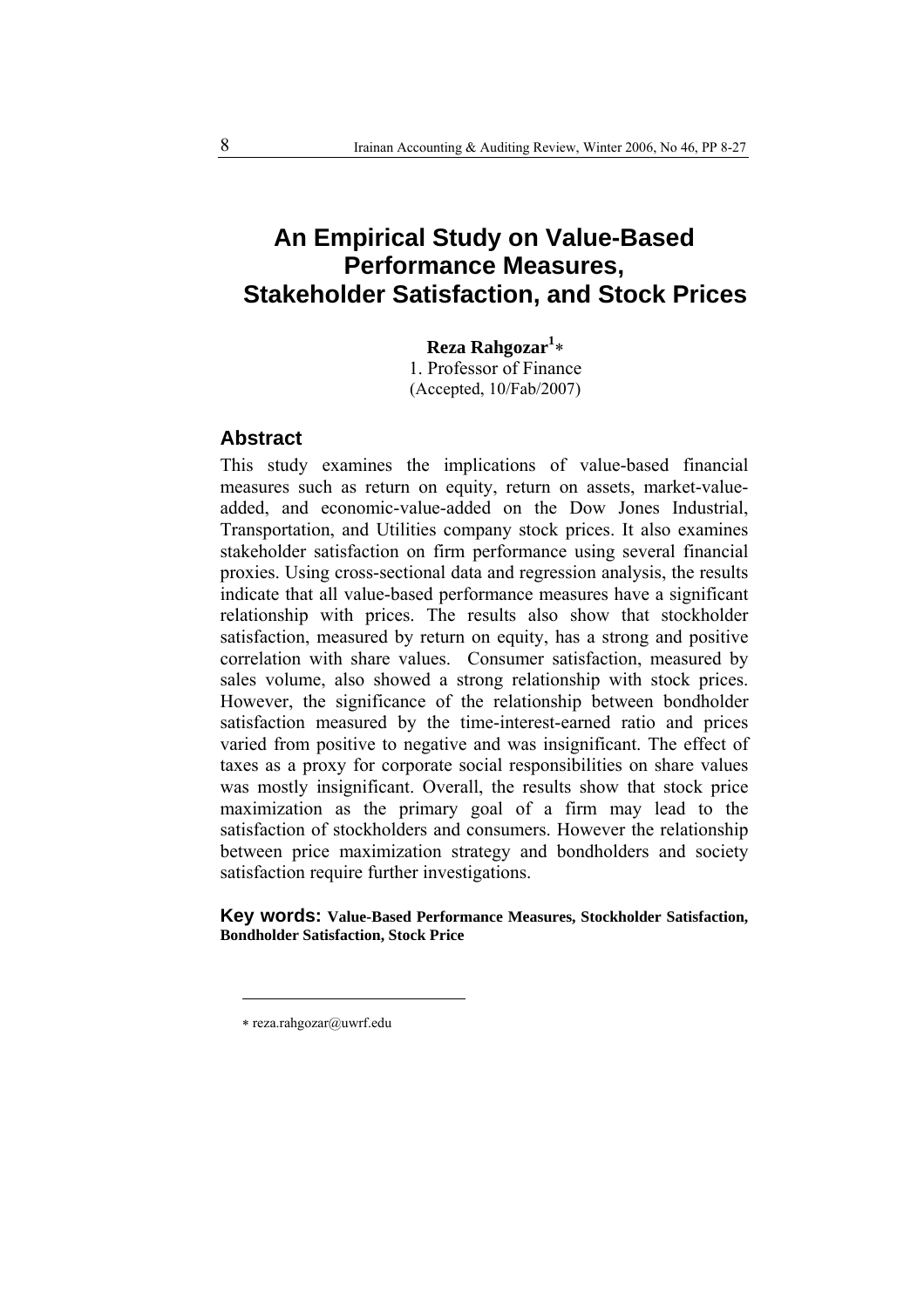# **Introduction**

It has been argued that a successful company is the one that satisfies the needs of all of its stakeholders. Since satisfying the needs of all stakeholders incurs costs, increasingly, the success of a public firm is measured purely by its ability to maximize its share values. It is believed that maximizing share values satisfies all stakeholders in the firm including stockholders, customers, employees, and society.

The objectives of this study are twofold. First, we examine which value based financial measures have the strongest effect on share values and can be used as a target to improve a firm's performance. Second, we test for stakeholder satisfaction with firms' performance by using proxy variables representing the satisfaction of stakeholders including stockholders, bondholders, consumers, and society in general.

Using quarterly data for the period 1980-2005, several value-based financial measures are utilized to investigate the first objective by testing the impact of such variables on share values of 65 firms in the Dow Jones Industrial, Transportation, and Utilities Indexes. Return on equity (ROE), return on total assets (ROA), market-value-added (MVA), and economic-value-added (EVA) are value-based measurements considered in this study. The second objective is tested by using regression analysis on the same data set to explore the relationship between stock prices and stakeholder satisfaction. Return on equity, sales, time-interest-earned ratios, and the amount of taxes paid by companies are assumed to proxy for stockholders, bondholders, consumers, and society's approval of the firms' performance. The individual firms are also exposed to market risk that may have an adverse effect on maximizing share values. Such risk is measured by a company's beta risk.

A combination of financial and nonfinancial factors is believed to affect corporate shareholder values. One of the early attempts to estimate the share values using financial variables was made by Williams (1938), who introduced the dividend discount model. Miller and Modigliani (1961) argued that a firm's value is determined only by its basic earning power and its business risk. The value of the firm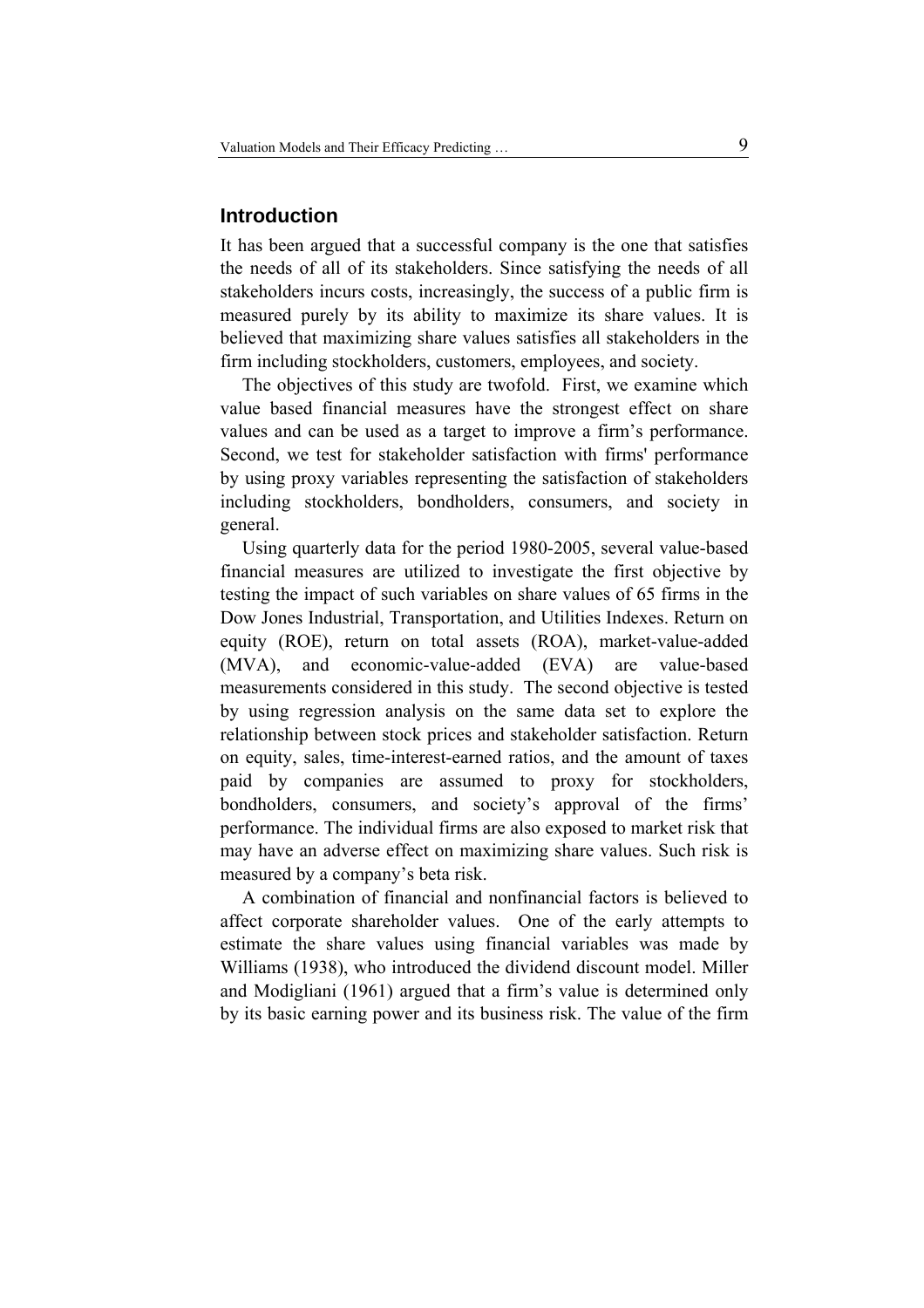depends on the income produced by its assets, not on how this income is split between dividends and retained earnings. Later, Gordon (1962) argued that firm's value will be maximized by setting a high dividend payout ratio (Bird-in-the-Hand Theory). Graham, Dodd, and Cottle (1962) claimed that a firm's estimated earnings is the most important factor in determining stock prices. Taking a different approach, Fama (1965) argued that stock price performance resembled a random walk and in a later study (1970), he introduced the theory of Efficient Market Hypothesis and challenged the validity of intrinsic valuation models and the use of historical and public information in estimating stock prices. Lee, Myers, and Swaminathan (1999) compared alternative estimates of the share value for 30 stocks in the Dow Jones Industrial Index for the period 1963-1996 and found that traditional valuation methods using multiplier techniques have little predictive power. More recently, Pitman (2003) has shown that a sustained-value growth strategy is the best long-term measure of company performance that creates greater value for shareholders. He demonstrates that using a single financial ratio such as return on equity as the key indicator of profitability enhances stock prices. Several studies have discussed the use of EVA and other value based measures; Ittner and Larker (1998b, 2001) and Sprinkle (2003), with mixed empirical evidence as to the success of these measures.

Beside the financial factors stated above, studies have shown the influence of nonfinancial variables on share values. Eccles et al. (2001) and others (Maines et al. 2002, Pitman 2003) have noted that more firms are using nonfinancial performance measures to evaluate firm performance at a variety of levels. Moskowitz (1972) concluded that the explicit costs of corporate social responsibility actions are minimal but firms may benefit from social responsibility actions in terms of employee morale and productivity. Amir and Lev (1996) examined the total population in a service area for the cellular telephone industry and the ratio of subscribers to total population and found a positive correlation for both with market equity. Using customer satisfaction indices published by Fortune magazine, Ittner and Larcker (l998a) found that abnormal returns existed surrounding the stock returns following the release of these measures, and later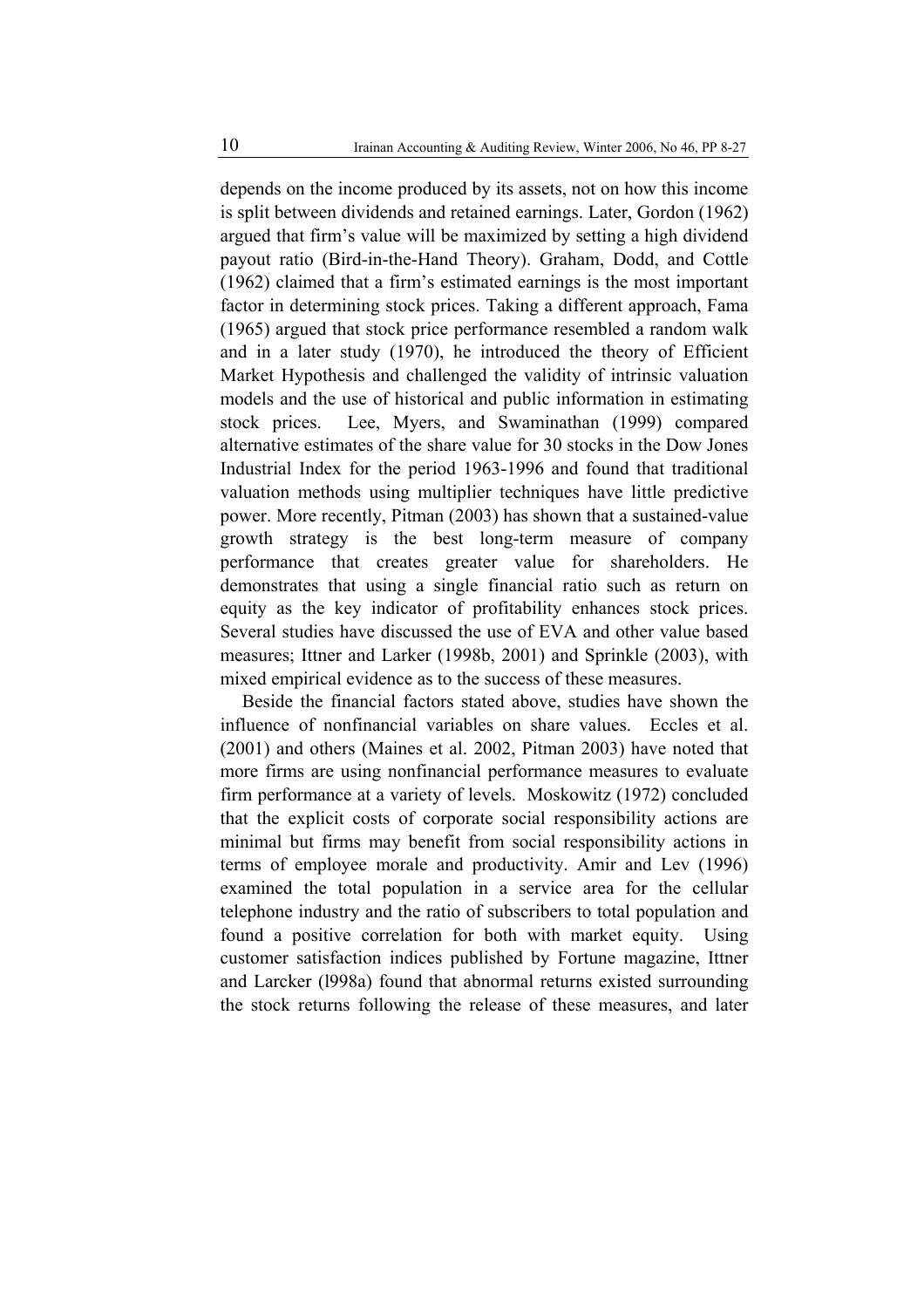they studied the relationship of nonfinancial measures on stock performance (1998b). Banker et al. (2000) using "Predictive Ability Tests," studied the relationship between current nonfinancial measures and future financial variables. They tested the predictive power of customer satisfaction measures and found that customer complaints and returning customers indicated future revenue and profit for the hotel industry. Hughes (2000) investigated the electric utilities industry, finding a strong relationship between sulfur dioxide emissions and market share value. Using regression analysis, Hirschey et al. (2001) studied the direct contemporaneous link between the nonfinancial measures of patent quality to research and development expense and market share value and found a positive correlation for both. Said et al. (2003) found that firms that employed a combination of financial and nonfinancial measures had significantly higher levels on return on assets and market returns.

Considering that a sustained-value growth strategy creates greater share values and increased stock prices satisfy stakeholders, using the value-based financial measures described earlier, we first investigate the impacts of these variables on the share values of the Dow Jones Industrial, Transportation, and Utilities Indexes firms. It is expected that the ROE and consumer satisfaction will have a positive affect on share values. The satisfied customers, by their repeat and increased purchases, raise company sales and profit which this, in turn, leads to higher share values. Increases in sales can also occur due to the introduction of new products, services, and/or by mergers and takeover activities. Any increase in sales could show consumer satisfaction for firm performance. Bondholders also have strong interests in the financial health and performance of the firms. Higher financial risk would suggest higher potential risk to bondholders. The time-interest-earned ratio (TIE) is assumed to measure the financial risk; a higher TIE ratio would indicate the ability of the firm to pay interest on debt, and a lower TIE would signify an inability to carry on the firm's short-term financial obligations. The social responsibilities of the firms are measured by the amount of taxes paid. On the one hand, higher tax payment could present a firm as socially responsible and enhance its image. On the other hand, higher taxes reduce net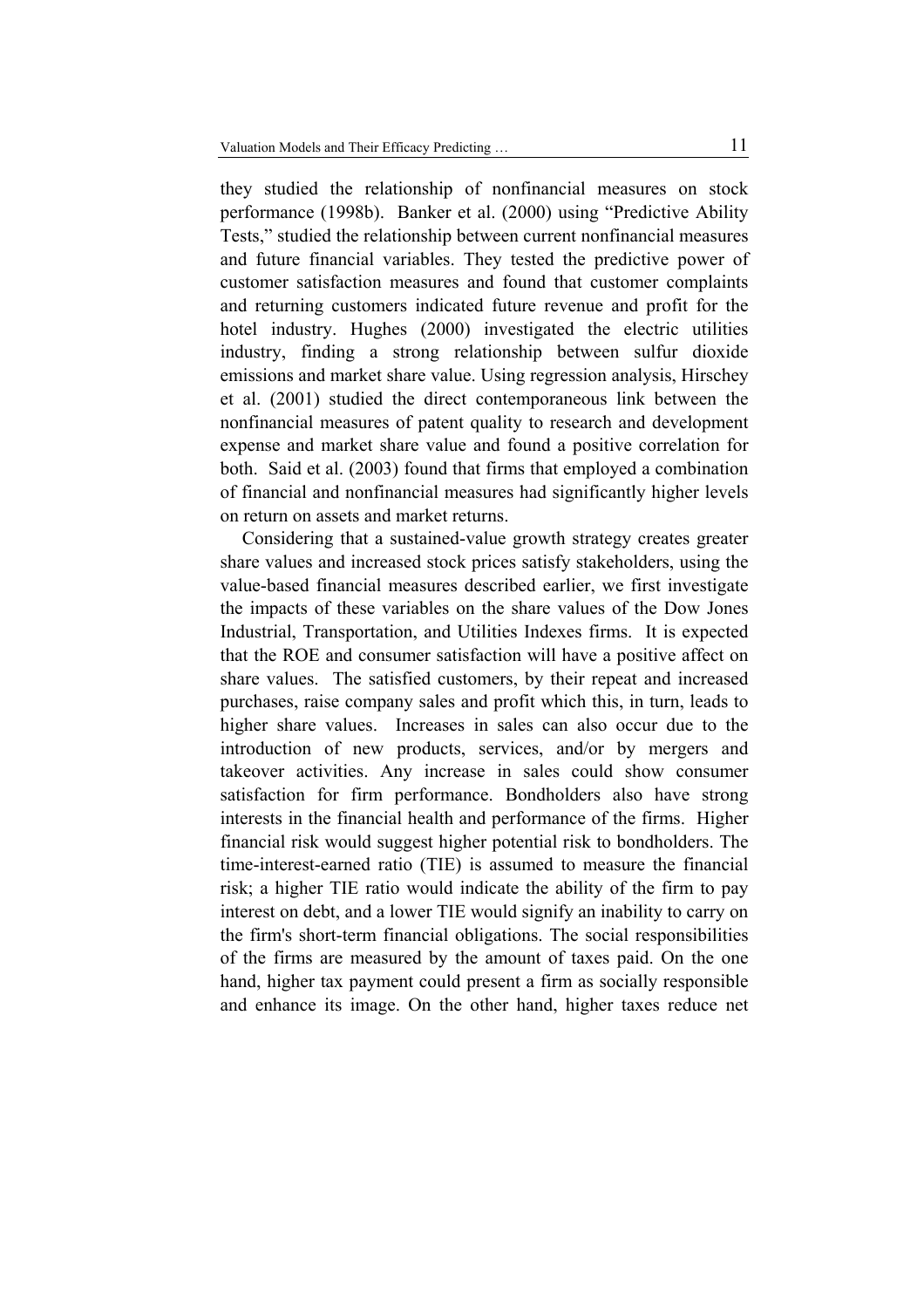income to the shareholders and thus could have a negative effect on share values. The net effect of taxes on share values needs to be tested statistically

The data are obtained from the COMPUSTAT data base and several Web sites. The sample includes quarterly data for all firms in the Dow Jones Industrial (DJ30) Transportation (DJ20), and Utility (DJ15) for the period 1980.1-2005.1. Some data series are generated using the COMPUSTAT data base Web sites.

The methodology, data and empirical results, and conclusion follow.

## **Methodology**

Using a single financial ratio such as return on equity (ROE) as the key indicator of profitability and value-based management tools is believed to enhance share values. Targeting other value-based financial indicators such as return on total assets (ROA), marketvalue-added (MVA), and economic-value-added (EVA) may also improve corporate value. These financial variables are appealing because they explicitly tie together the investment decisions with measures of firm performance. The ROA is the return on total assets by firm, whereas MVA shows the present value of all expected future value added to the firm. The EVA is a measure of operating performance that indicates how successful a firm has been at increasing the market value of a company in any given period. EVA can be thought of as the incremental contribution of a firm's operations to the creation of MVA. MVA is the present value of all expected future EVA. EVA provides a good measure of the extent to which the firm operates in a manner that is consistent with maximizing shareholder value.

To test the significance of value-based performance indicators on share value, the regression model takes the following form

 $P = a_0 + a_1 X_i + \varepsilon$  (1)

where,

 $X_i$  = Represent either ROE, ROA, MVA, and/or EVA

 $P = Stock Prices$ 

 $ROE$  = Return on Equity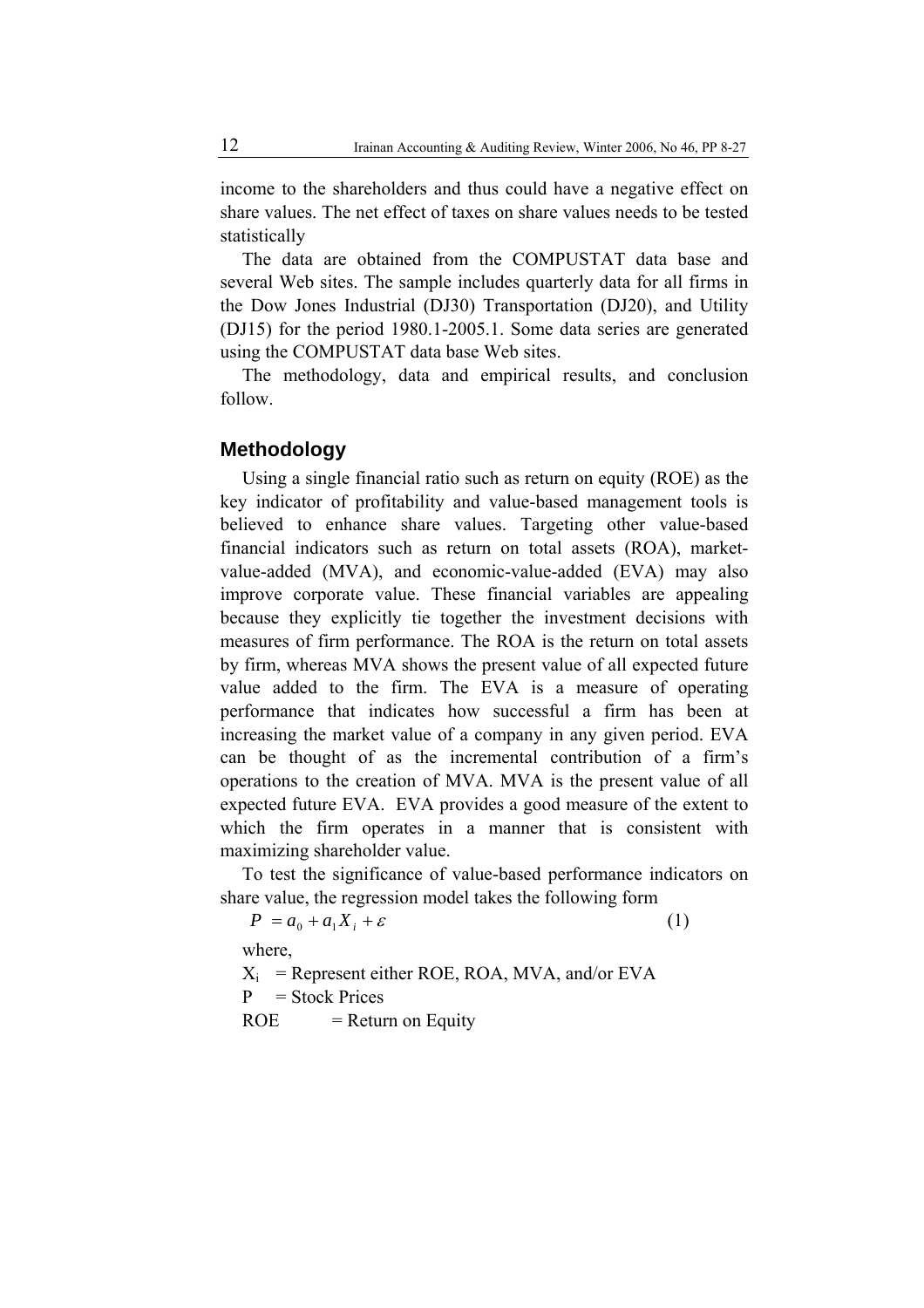| ROA  | $=$ Return on Total Assets |
|------|----------------------------|
| MV A | $=$ Market Value Added     |
| EVA  | $=$ Economic Value Added   |

To examine stakeholder satisfaction from the firm performance the following multiple regression is tested.

$$
P = a_0 + a_1 ROE + a_2 TIE + a_3 S + a_4 T + a_5 \beta + \varepsilon
$$
 (2)

Where,

TIE = Time-Interest-Earned Ratio

 $S = Sales$ 

 $T = Taxes$  Paid

 $\beta$  = Measure of Market Risk

The ROE, sales, and time-interest-earned ratios are assumed to measure the stockholder, consumer, and bondholder satisfaction in firm performance. The social responsibilities of firms is measured by the amount of taxes paid, and the market risk that individual firms are exposed to and may have an adverse effect on share values is measured by the company's beta  $(\beta)$ . It is anticipated that the variables ROE, ROA, MVA, EVA, and S will have a positive effect and TIE and  $\beta$  will have negative effects on the share values. The result of taxes (T) may vary from negative to positive.

#### **Variable Calculation**:

| <b>ROE</b>                     |  | Net Income/Total Common Equity      |                                             |     |           |  |  |  |  |
|--------------------------------|--|-------------------------------------|---------------------------------------------|-----|-----------|--|--|--|--|
| <b>ROA</b>                     |  | Net Income/Total Assets             |                                             |     |           |  |  |  |  |
| <b>MVA</b>                     |  |                                     | (Stock Price) x (Common Shares Outstanding) |     |           |  |  |  |  |
| $-$ Total Common Equity $(\$)$ |  |                                     |                                             |     |           |  |  |  |  |
| <b>EVA</b>                     |  | EBIT $(1-T)$ – Total Capital x WACC |                                             |     |           |  |  |  |  |
| $TIE =$                        |  | Time-Interest-Earned                | Ratio                                       | $=$ | Operating |  |  |  |  |
| Income/Interest Charges        |  |                                     |                                             |     |           |  |  |  |  |

EBIT = Operating Income= (Operating Income before Depreciation - Depreciation & Amortization)

 $T =$  Marginal Tax Rate = (Pretax Income- Net Income) Pretax Income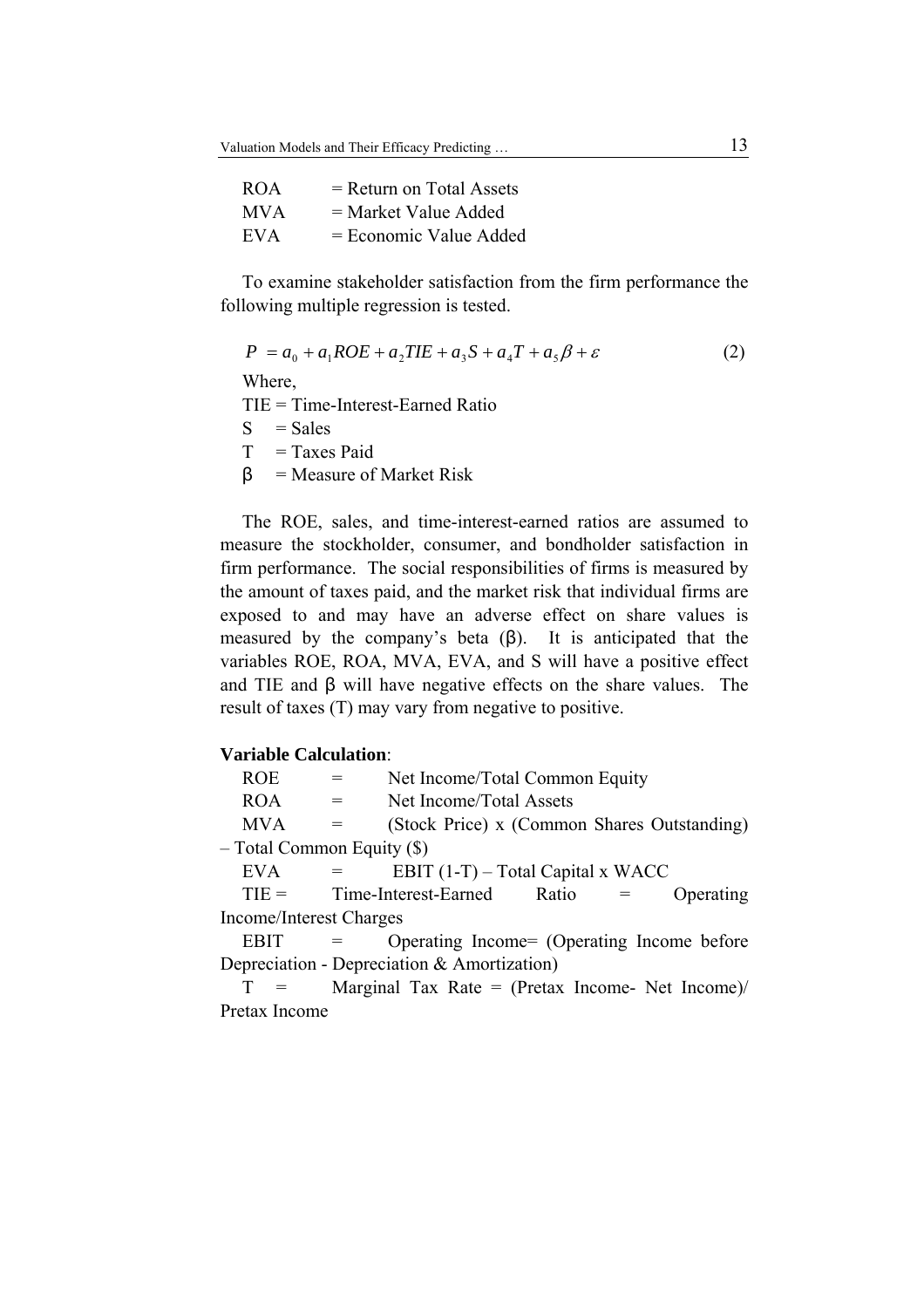WACC= After-tax percentage cost of capital is calculated as weighted average cost of debt, preferred stock, and equity using the following formula:

$$
WACC = w_{d}k_{d}(1 - T) + w_{p}k_{p} + w_{e}k_{e}
$$

Where,  $W_d$ ,  $W_p$ ,  $W_e$  are the weights used for debt, preferred, and common equity.

 $W_d$  = Long-term total debt/total assets

 $W_p$  = Preferred stock carrying value/total assets

 $W_e$  = Common equity/total assets

 $K_d$  = Before tax component cost of debt=interest expenses/ (debt in current liabilities plus long-term debt)

 $K_p$  = Component cost of preferred stock = preferred stock dividends/preferred stock carrying value

 $K_e$  = Component cost of equity =  $D_1/P_0$  +G and  $K_e = R_f +$  $(R<sub>m</sub> - R<sub>f</sub>)$  βi

 $D_1$  = Expected dividend

 $P_0$  = Current stock price

 $R_f$  = 3- month t-bill rate

 $R_m$  = Market return, measured as return on S&P 500

G = Earning growth rate, retention rate time return on equity

 $\beta_i$  = Measure of market risk, covariance between stock and market returns divided by variance of market return

#### **Data Analysis**

The quarterly data are obtained from the COMPUSTAT database. The sample includes data for all firms in the Dow Jones Industrial, Transportation, and Utility Averages for the period 1980.1-2005.1. Data are first used to calculate the quarterly financial series that are considered relevant to this study. The quarterly series for each firm are then are averaged to calculate the profitability indicators plus the TIE, sales, and taxes paid. The beta  $(\beta)$  for each firm is estimated by dividing the covariance between returns in stock and market by the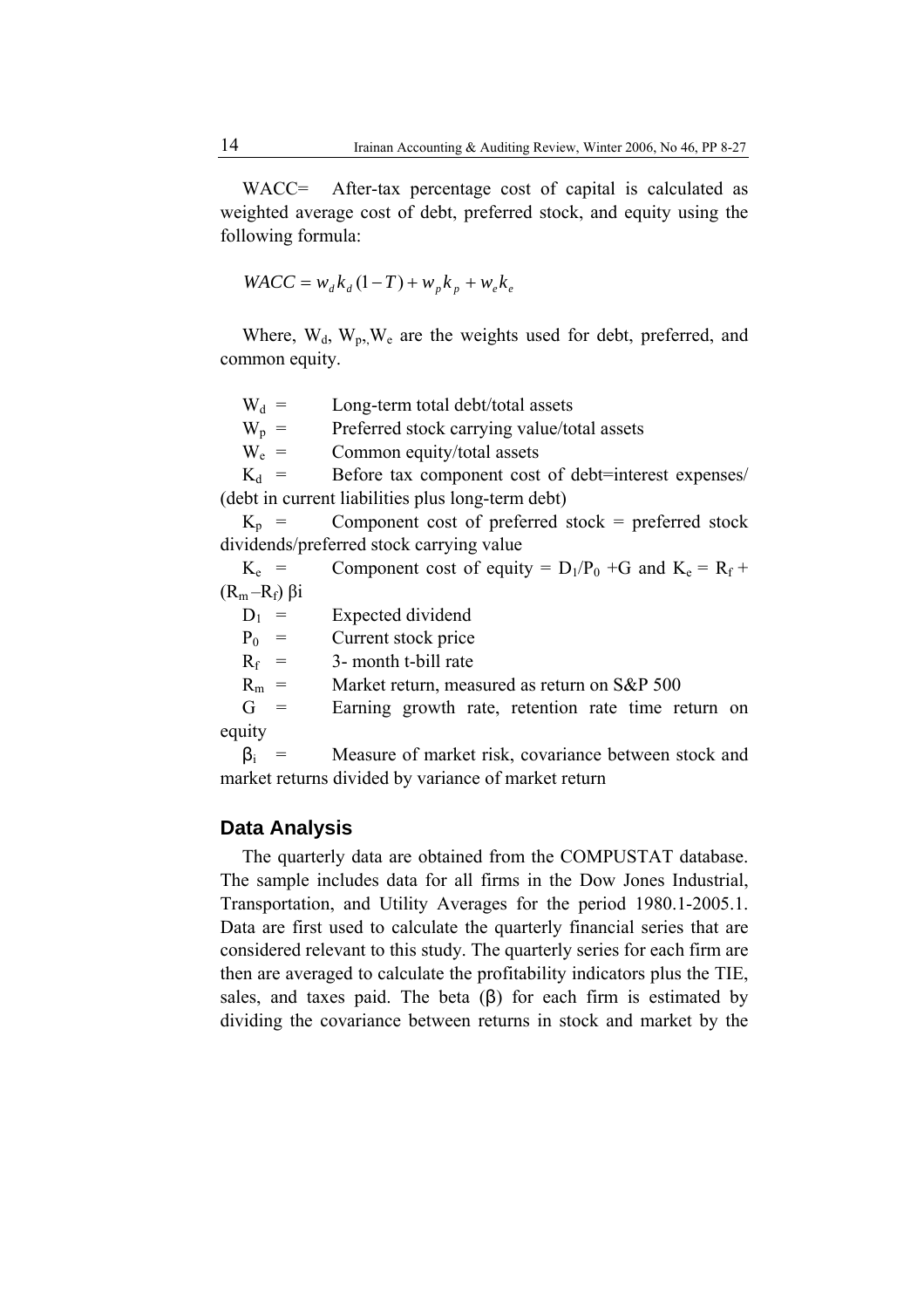variance of the market. The change for each variable is defined as the difference in its value between quarter t and t-1 data.

# **Unit Roots and Cointegration Tests**

The Augmented Dickey-Fuller (1979) and Phillips-Peron (1988) tests are employed to investigate the stochastic behavior of the variables included in the regressions. Unit root results (not reported here) reveal that all variables but sales (S) and taxes (T) are integrated of order one and are nonstationary (variables S and T are stationary). Differencing the time series to create stationary in regression analysis is a normal practice, but many researchers have argued that such differencing may result in a loss of information about the long-run relationships between variables (Sims, (1980). Stock and Watson (1988) have indicated that if time series are co-integrated of the same order, an ordinary least square (OLS) regression yields a "super-consistent" estimator for the co-integrating parameters without differencing. The Johansen cointegration (1995) approach is applied to test whether the data series used in this study are cointegrated of the same order and can be included in the same regression. The test results confirm that (though not reported here) at least one cointegrated equation at the 0.05 level between variable P and the rest of the variables except MVA exist. Such results imply that all integrated variables with the same order can be included in the same regression models without differencing the data. However, to include variables P and MVA in the regression analysis, they both need to be differenced to create stationary series.

# **Results**

We begin our analysis with a brief look at the estimated variables and descriptive statistics using quarterly data of the Dow Jones 30 (DJ30), Transportation 20 (DJ 20), and Utility 15 (DJ15). Tables 1, 2, and 3 report summary data on variables used in the study. Table 4 presents descriptive statistics on DJ 30, 20, 15, and on the aggregated data which is constructed combining data from the three indexes to form DJ65. We use regression analysis on DJ65 to evaluate the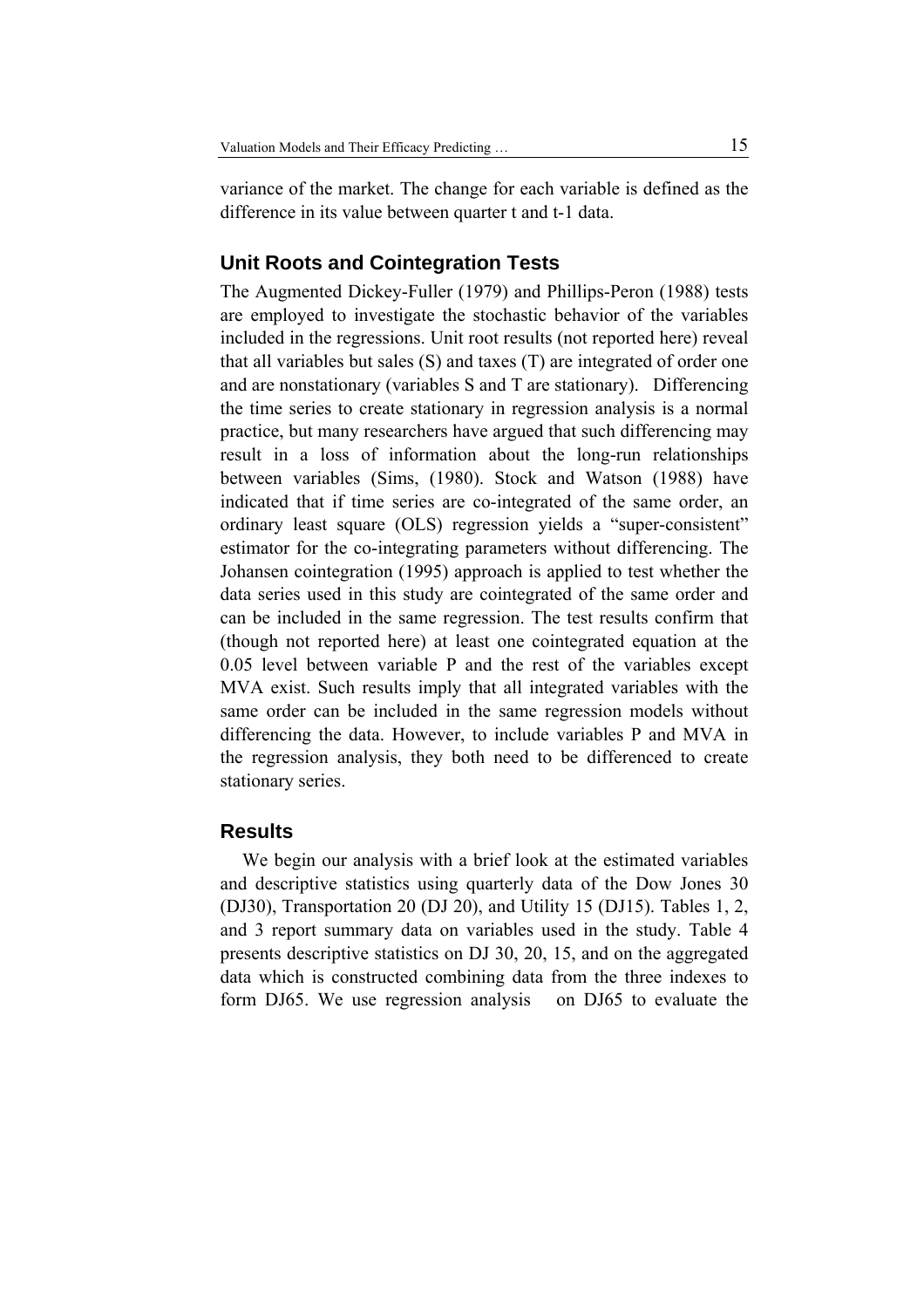significance of each value-based variable affecting stock prices. Table 5 summarizes the regression results using stock price as the dependent variable and the ROE, ROA, MVA, and EVA as independent variables. The results of separate regressions on each value-based measure reveal which variable has the furthermost influence on the share values. Table 6 includes the Ordinary Least Squares regressions results using stock prices as the dependent variable and ROE, TIE, Sales (S), and Taxes (T) as exogenous variables. Table 6 also includes the influence of market risk measured by β on prices.

#### *Insert Tables 1, 2 and 3 Here*

As was expected and shown in Table 4, stock prices of the utility companies are less volatile than the industrial and transportation firms. The volatility measured by the standard deviation (SD) and coefficient of variation (CV) for DJ15 are \$5.538 and 0.187 while they are \$15.15 and 0.257 for DJ30, and \$13 and 0.346 for the DJ20, respectively. The market risk measured by the average beta is lower for DJ15 than DJ30, DJ20, and DJ65. They are 0.823, 1.57, 1.121, and 1.303 respectively. The DJ30, DJ20, and DJ65 share values have the highest correlation coefficient with the MVA than the remaining variables appearing in the Table 4.

#### *Insert Table 4 Here*

An analysis of regressions (1) through (4) appearing in Table 5 suggests that all value-based performance measures have a significant relationship with the stock prices at the 5 percent significance level. The R-squares of the regressions vary across different equations from 18 percent to 79 percent with regression (3) having the highest Rsquare. The estimated results imply that among the four value-based measures, the MVA is the most important performance indicator.

#### *Insert Table 5 and 6 Here*

The results of regression (1) appearing in Table 6 reveal that the return on equity (ROE) has a strong positive effect on prices at 5 percent significant level. Although variable S has the expected positive sign, it is statistically insignificant at the 5 percent level. The time-interest-earned ratio (TIE) which proxies the bondholder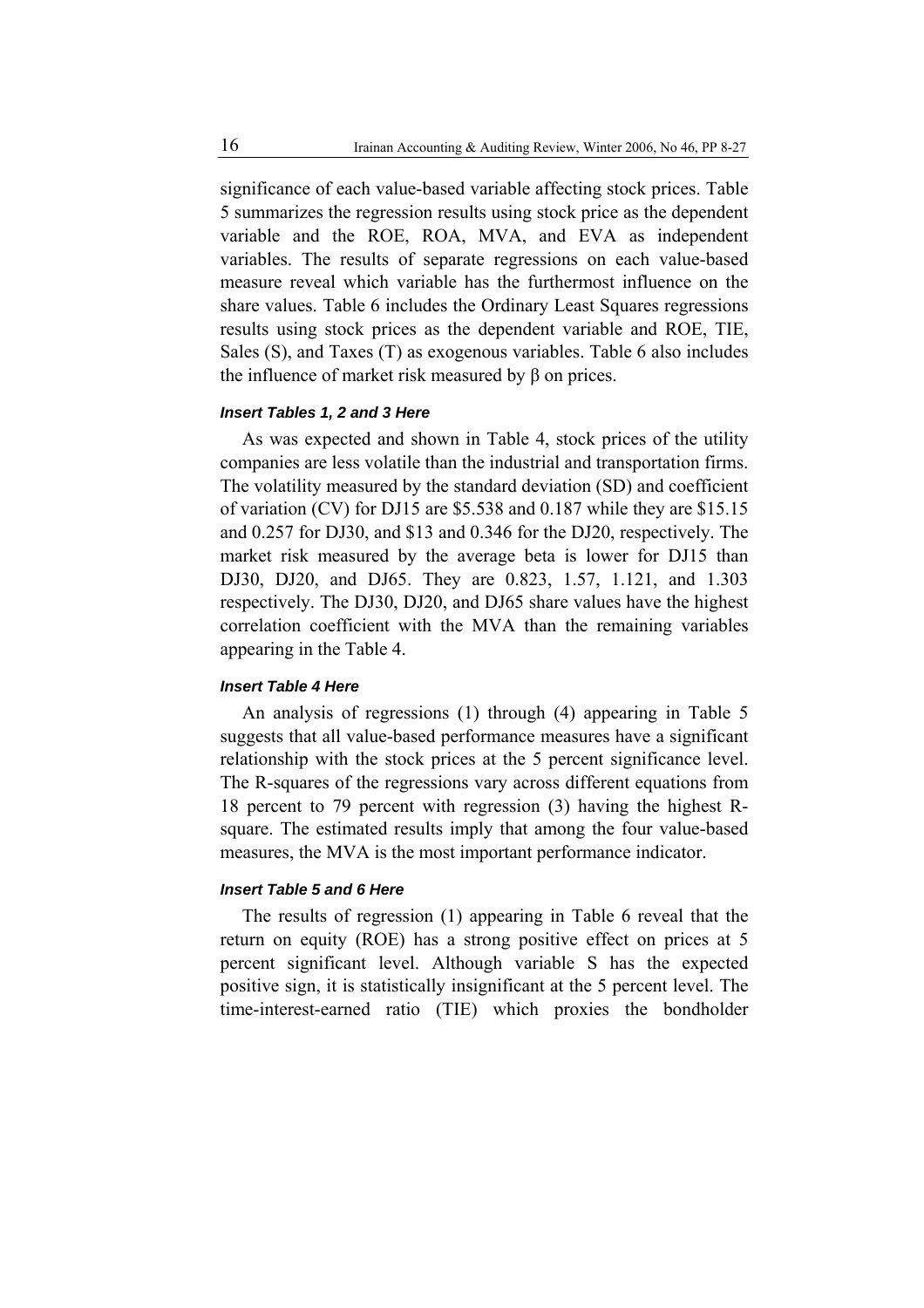satisfaction with firm performance has an insignificant effect on share values. Moreover, results show that the estimated coefficient of T has positive sign but is statistically insignificant. The regression (2) eliminates variable T and regression (3) deletes variables TIE and T from regression (1). The estimated results in both regressions show that ROE and S are strong explanatory variables. To test whether including the market risk factor (β) into the regression would alter the results, the β was added into the regression (1) and test results appear in regression (4). As is apparent from the regression (4), although the effects of ROE and S on the dependent variable are both positive, their statistical significance is slightly diminished. The remaining variables also have insignificant estimated coefficients.

Equation (5) in Table 6 was tested replacing the ROE as a valuebased performance measure with the MVA and leaving the remaining variables in the regression. The results show that all estimated variables have the expected signs and are significant at the 5 percent significance level. Plus, the high R-squared of 0.883 indicates that about 88 percent of the variation in stock prices is explained by the independent variables. The MVA and S have a strong and positive effect on the dependent variable, whereas, TIE, T, and β have strong and negative effect on share value.

It is comprehensible to justify the negative relationship between prices, market risk, and taxes. Normally, higher market risk adversely affects share values. Historical experience indicates that when the stock market undergoes changes, prices of most individual securities also change, thus a declining market tends to push individual stock prices down, whereas the reverse occurs in a rising market. Also, higher taxes signify lower net income to the share holders; this could unfavorably impact share value. Normally, a higher TIE ratio indicates lower financial risk and was expected to have a positive effect on prices. However the strong and negative estimated coefficient of the TIE in regression (5) can be justified. Lower interest expense and/or higher operating income leads to a higher TIE ratio. Due to the high market interest rates, firms may decide to lower debt financing and consequently its interest expense. According to the Trade-off theory in finance, a firm's stock price will be maximized if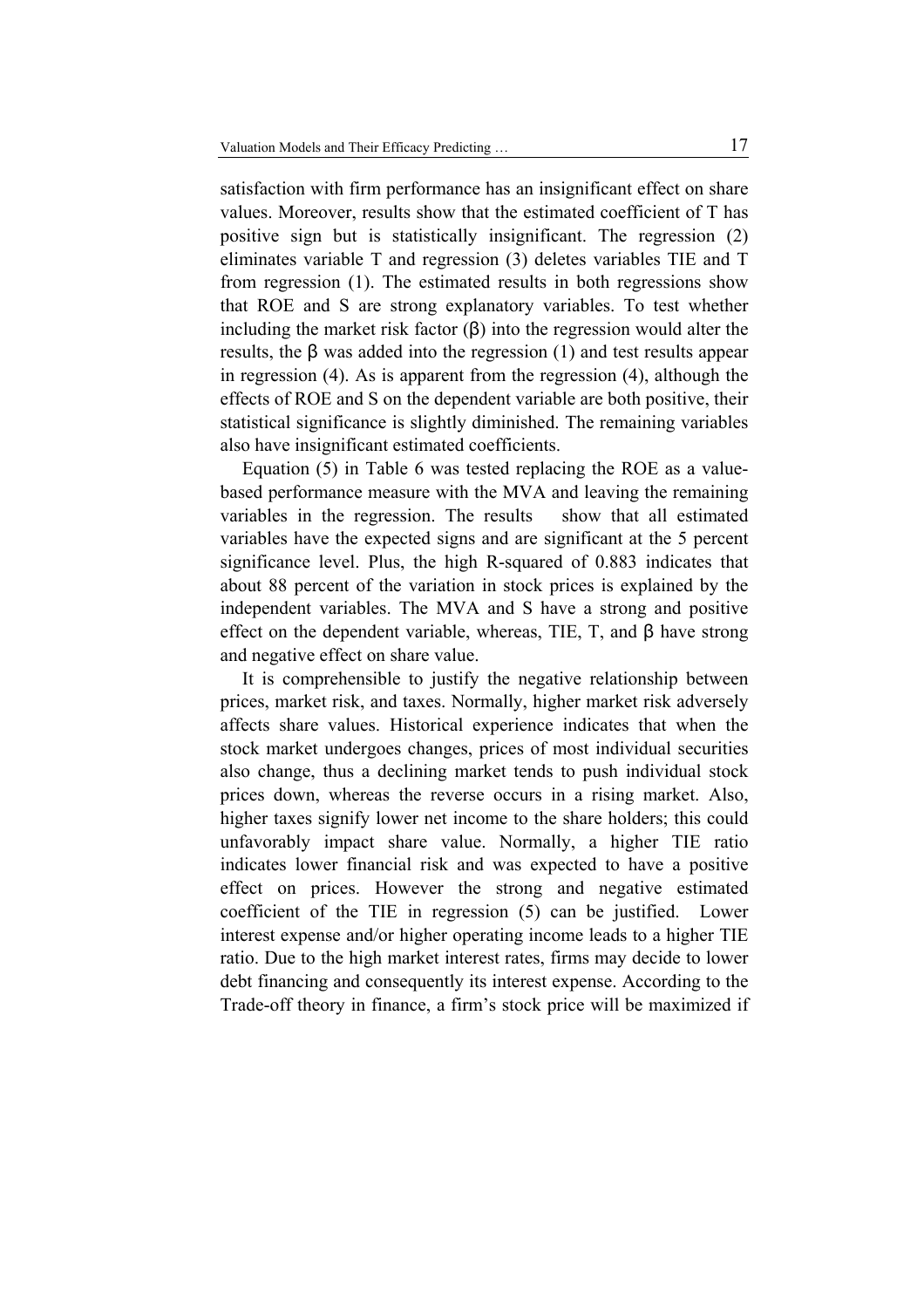it uses virtually 100 percent debt. Thus, reduction of interest costs due to any decline in debt financing could lower the stock prices.

Overall, the cross-sectional regression results on D65 indicate that all value-based performance measures have a significant relationship with prices. However, the MVA showed the best results. Among all variable used to measure stakeholder satisfaction, return on equity and sales showed a strong relationship with prices. The TIE and T showed conflicting results indicating that stock price improvements may not satisfy bondholders and society and an increase in TIE and T may adversely affect stock price maximization goals.

## **Conclusion**

This paper studies first the relationship between several value-based performance measures with stock prices. Using cross-section data combining information from DJ30, DJ20, and DJ15 to form DJ65 we find that the market-value-added variable has the strongest relationship with stock prices. This finding implies that targeting MVA as a performance measure perhaps yields a better result than probably aiming indicators such as ROE or ROA. We also examine the relationship between stock price and stakeholders' satisfaction measured using some proxies. We find that stockholder interests in firm performance measured by ROE to have a significant and positive estimated coefficient with stock prices. The bondholders' satisfaction measured by TIE shows weak results. Although a higher TIE ratio means better liquidity and lower financial risk, higher market interest rates imply that companies with higher debt could face higher interest expenses which, in turn, lead to a higher cost of capital that lower net income and cause prices to decline. Moreover, the higher interest costs increase a firm's financial risk at the potential displeasure of debt holders. Consumer satisfaction, as measured by sales, has a positive and insignificant relationship with the prices, indicating that stock price maximization makes firms' customers satisfied with its performance. The test results showing the corporate social responsibility, measured by the amount of taxes paid, with share values were inconclusive, meaning that price maximization and corporate social responsibilities, practiced through tax payments, are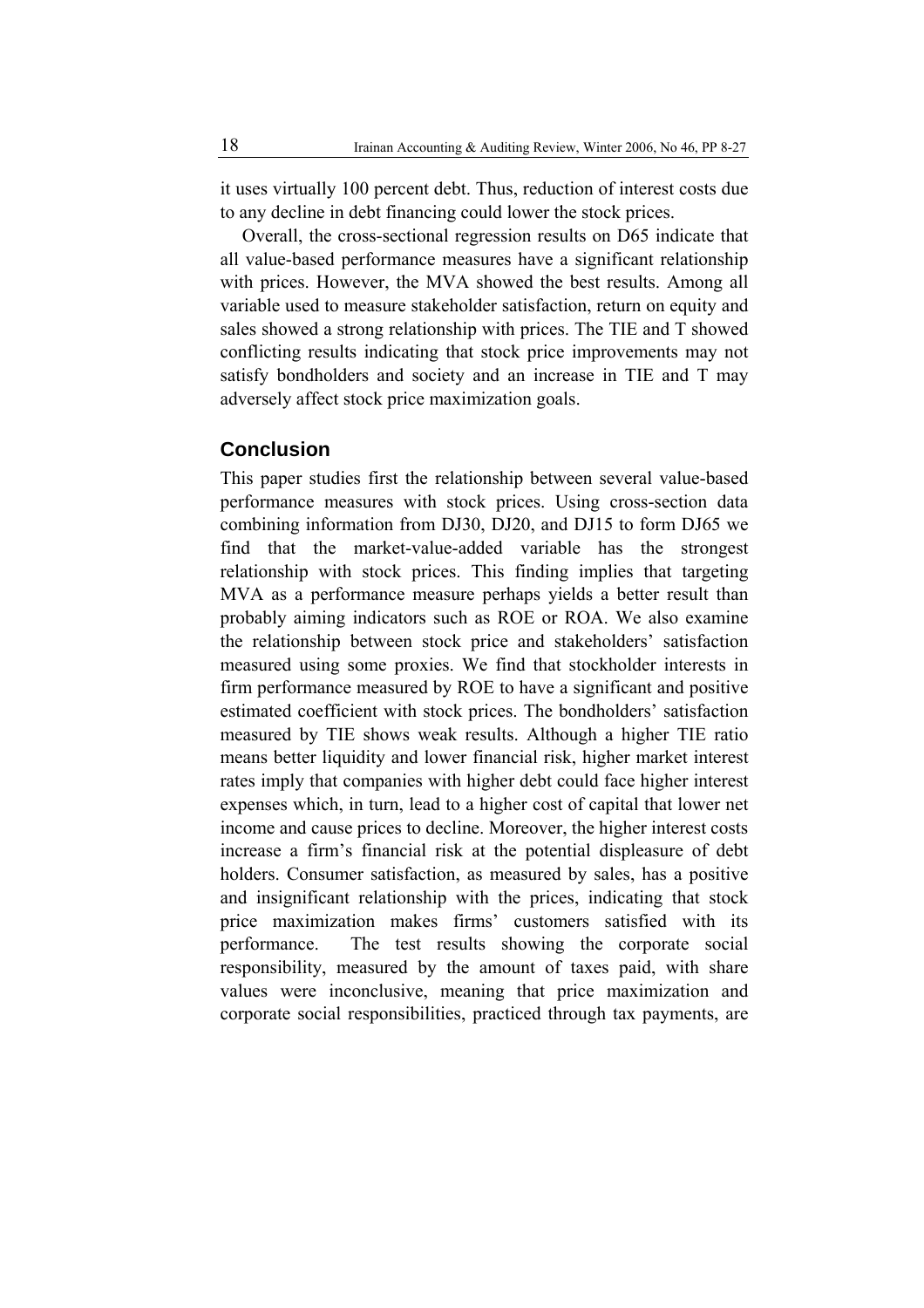not correlated. Overall, the results show that stock price maximization as the primary goal of a firm may lead to the satisfaction of stockholders and consumers. However the relationship between prices maximization strategy, bondholders, and society interests requires further investigation.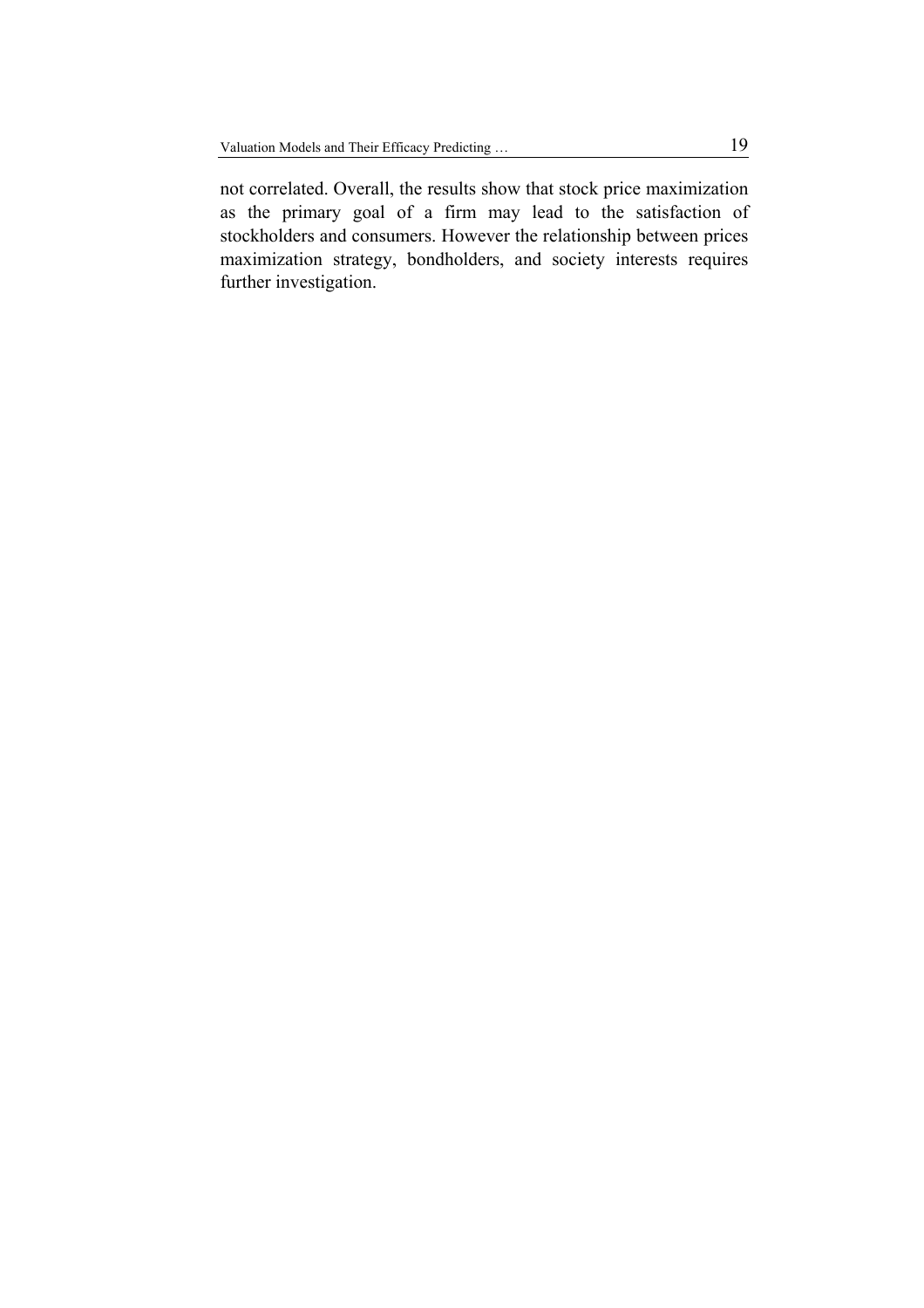# **REFERENCES**

- 1. Amir, E., and B. Lev, 1996. Value relevance of nonfinancial information: The wireless communication industry. Journal of Accounting and Economics 22 (August-December), 3-30.
- 2. Banker, R. D., G. Potter, and D. Srinivasan, 2000. An empirical investigation of an incentive plan based on nonfinancial measures. The Accounting Review 75, 65-94.
- 3. Dickey, D. A., and Fuller, W. A., 1979. Distribution of estimators for autoregressive time-series with a unit root. Journal of the American Statistical Association 74, 3-26.
- 4. Eccles, R. G., R. H. Herz, E. M. Keegan, and D. M. H. Phillips, 2001. *The Value Reporting Revolution.* New York, N.Y. John Wiley & Sons.
- 5. Francis, J., and K. Schipper, 1999. Have financial statements lost their relevance? Journal of Accounting Research 37 (Autumn), 319-352.
- 6. Fama, E. F., 1965. The behavior of stock market prices. Journal of Business 38 (1), 34-105.
- 7. \_\_\_\_\_\_, 1970. Efficient capital markets: A review of theory and empirical work. Journal of Finance 25 (2), 383-417.
- 8. Gordon, M., 1962. *The Investment, Financing, and Valuation of the Corporation.* Homewood, IL, Irwin.
- 9. Graham, B. and D. L. Dodds, and Cottle, 1962. *Security Analysis: Principles and Technique.* Fourth Editions, New York, McGraw-Hill Book Company, Inc.
- 10. Hirschey, M., V. J. Richardson, and S. W. Scholz, 2001. Value relevance of nonfinancial information: The case of patent data.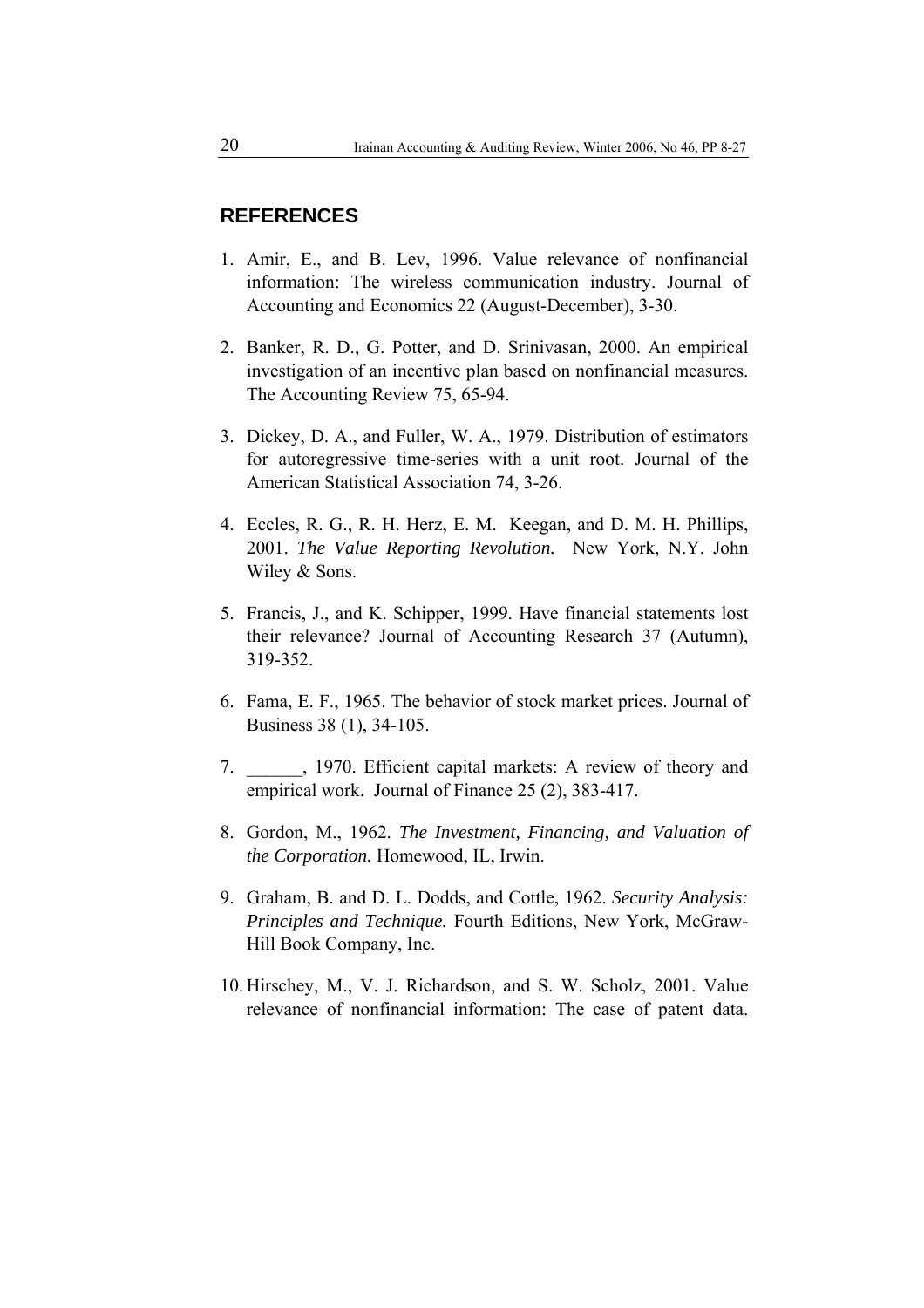Review of Quantitative Finance & Accounting (November), 223- 236.

- 11. Hughes, K. E., 2000. The value relevance of nonfinancial measures of air pollution in the electric utility industry. The Accounting Review 75 (April): 209-228.
- 12.Ittner, C.D., and D.F. Larcker, 1998a. Are nonfinancial measures leading indicators of financial performance? An analysis of customer satisfaction. Journal of Accounting Research 36 (Supplement): 1-36.
- 13. All and D. F. Larcker, 1998b. Innovations in performance measurement: Trends and research implications. Journal of Management Accounting Research 10, 205-235.
- 14. All and D. Larcker, 2001. Assessing empirical research in managerial accounting: A value-based management perspective. Journal of Accounting & Economics 32 (1-3), p.349.
- 15.Johansen, S., 1995. *Likelihood-based Inference in Cointegrated Vector Autoregressive Models.* Oxford: Oxford University Press.
- 16. Lee C.M., J. Myers, and B. Swaminathan, 1999. What is the intrinsic value of the Dow? The Journal of Finance 54 (5), 1693- 1696.
- 17. Maines, L. A., E. Bartov, P.M. Fairfield, D. E. Hirst, et al., 2002. Recommendations on disclosure of nonfinancial performance measures. Accounting Horizons 16, 353-363.
- 18. Miller, M. H., and Modigliani, F., 1961. Dividend policy, growth, and the valuation of shares. The Journal of Business 34, 411-433.
- 19. Moskowitz, M., 1972. Choosing socially-responsible stocks. Business and Society Review 1, p.71.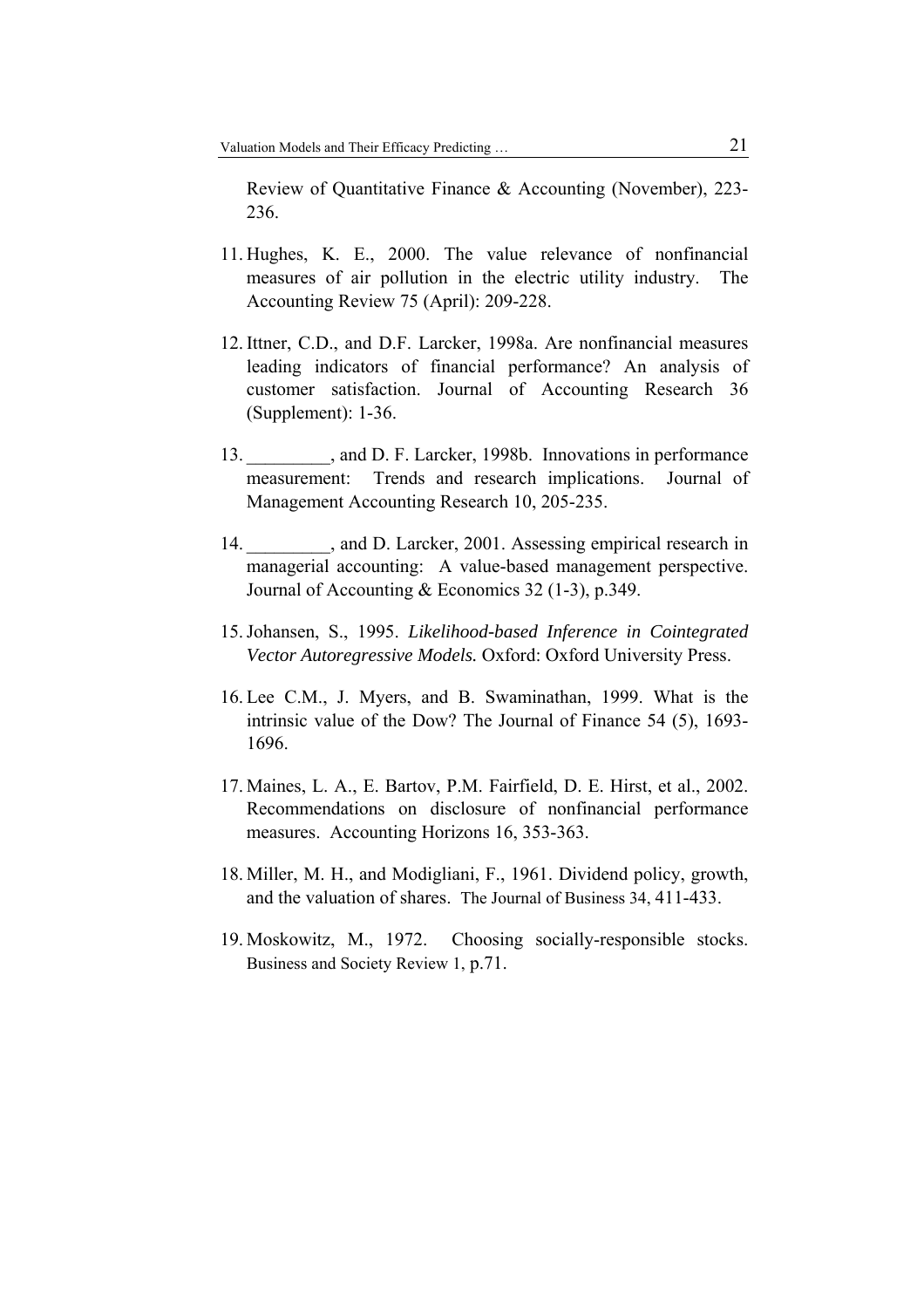- 20. Pitman, B., April 2003. Leading for Value. Harvard Business Review 81, p.41.
- 21. Phillips, P. and Perron, P., 1988. Testing for a unit root in time series regression, Biometrica 75, 335-346.
- 22. Said, A.A., H.R. HassabElnaby, B. Wier, 2003. An empirical investigation of the performance consequences of nonfinancial measures. Journal of Management Accounting Research. 15, 193- 223.
- 23. Sims, C.A., 1980. Comparison of interwar and postwar business cycles: Monetarism reconsidered. The American Economic Review 70, p. 250.
- 24. Sprinkle, G.B., 2003. Perspectives on experimental research in managerial accounting. Accounting, Organizations and Society 28, p. 287.
- 25. Stock, J. and M. Watson, 1988. Testing for common trends. Journal of the American Statistical Association, 83, 1097-1107.
- 26. Williams, J. B., 1938. *The Theory of Investment Value*. Cambridge, Mass., Harvard University Press.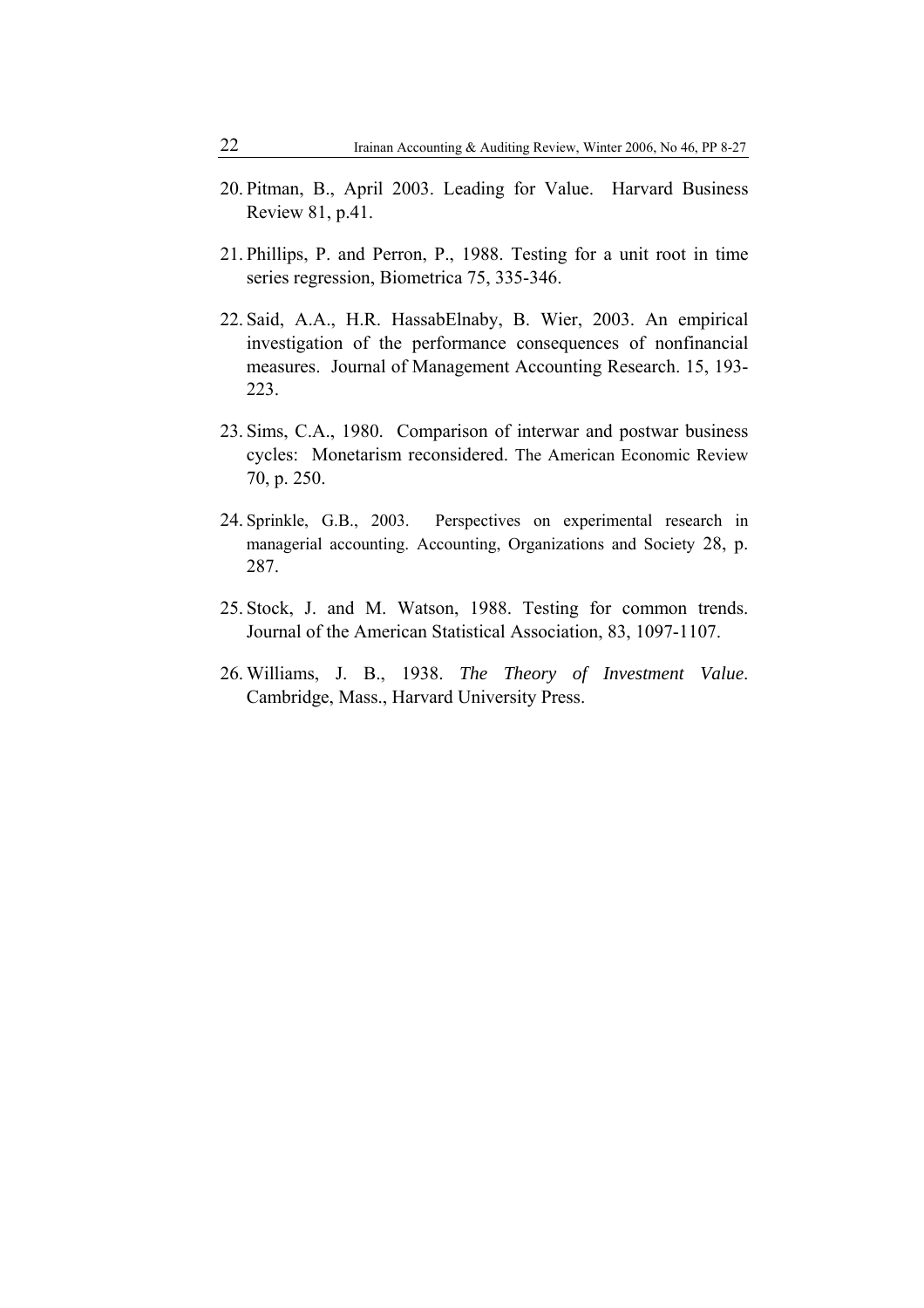| Variable       | Price(\$) |      |                                         |       |          |        | Sales(\$)        | Taxes(\$) | Market   |
|----------------|-----------|------|-----------------------------------------|-------|----------|--------|------------------|-----------|----------|
| Symbol         | P         |      | $ROE(\%)$ $ROA(\%)$ $MVA(\$)$ $EVA(\$)$ |       |          | TIE(x) | S                | T         | Risk(β)  |
| AA             | 50.31     | 2.23 | 0.86                                    | 29.98 | 0.44     | 5.90   | 2975.99          | 81.13     | 0.99     |
| $\mathbf{AIG}$ | 85.64     | 3.34 | 0.41                                    | 57.58 | Na       | Na     | 6657.47          | 272.75    | 2.28     |
| AXP            | 48.02     | 4.73 | 0.32                                    | 34.91 | $-0.18$  | Na     | 4597.97          | 138.12    | 2.72     |
| <b>BA</b>      | 48.27     | 3.34 | 1.08                                    | 30.21 | 0.89     | 4.95   | 7535.75          | 88.52     | 1.25     |
| $\mathbf C$    | 41.65     | 4.76 | 0.35                                    | 24.49 | $\rm Na$ | 1.77   | 8956.35          | 594.27    | Na       |
| <b>CAT</b>     | 55.97     | 3.34 | 0.82                                    | 33.98 | Na       | 2.37   | 3487.31          | 60.32     | 1.18     |
| <b>DD</b>      | 58.61     | 4.01 | 1.45                                    | 38.81 | 0.72     | 5.92   | 7822.77          | 339.54    | 1.16     |
| <b>DIS</b>     | 57.91     | 2.13 | $1.00\,$                                | 44.62 | Na       | 24.83  | 2986.09          | 152.41    | 1.05     |
| <b>GE</b>      | 65.27     | 5.25 | 0.71                                    | 55.05 | Na       | 8.28   | 17707.74         | 643.00    | 1.88     |
| <b>GM</b>      | 54.90     | 2.06 | 0.24                                    | 12.76 | 4.12     | 1.7    | 33007.66         | 221.06    | 0.73     |
| HD             | 38.33     | 4.67 | 2.94                                    | 30.21 | $\rm Na$ | 150    | 5039.52          | 181.38    | 0.94     |
| <b>HON</b>     | 42.94     | 3.03 | 1.03                                    | 28.76 | 1.11     | 7.47   | 3578.58          | 84.88     | 2.19     |
| <b>HPO</b>     | 54.66     | 3.02 | 1.57                                    | 40.30 | Na       | 15.58  | 6881.55          | 132.19    | 2.04     |
| <b>IBM</b>     | 100.89    | 4.14 | 1.54                                    | 71.39 | 1.70     | 22.51  | 16190.78         | 725.74    | 1.18     |
| <b>INTC</b>    | 50.54     | 5.19 | 3.91                                    | 42.87 | 0.40     | 106    | 3260.14          | 319.24    | $1.40\,$ |
| JNJ            | 63.84     | 6.66 | 3.76                                    | 53.57 | Na       | 33.18  | 4458.55          | 270.23    | 2.29     |
| <b>JPM</b>     | 45.65     | 2.86 | 0.17                                    | 18.93 | $\rm Na$ | Na     | 5375.55          | 238.74    | 2.91     |
| KO             | 53.05     | 8.97 | 3.94                                    | 48.24 | 0.49     | 17.60  | 3340.32          | 754.02    | 1.96     |
| <b>MCD</b>     | 46.32     | 4.52 | 2.08                                    | 35.90 | 0.51     | 6.41   | 2151.63          | 137.08    | 1.93     |
| <b>MMM</b>     | 83.43     | 5.85 | 2.97                                    | 64.40 | $\rm Na$ | 30.80  | 3152.78          | 195.04    | 1.93     |
| <b>MO</b>      | 63.71     | 9.53 | 2.51                                    | 52.24 | $\rm Na$ | 9.77   | 10198.52         | 755.68    | 1.09     |
| <b>MRK</b>     | 81.51     | 9.41 | 4.12                                    | 73.19 | Na       | 24.90  | 3690.36          | 340.45    | 2.99     |
| <b>MSFT</b>    | 73.58     | 4.50 | 3.57                                    | 62.42 | $\rm Na$ | Na     | 3032.88          | 440.10    | Na       |
| <b>PFE</b>     | 59.61     | 5.32 | 2.75                                    | 53.60 | Na       | 20.44  | 3487.14          | 229.77    | 1.25     |
| <b>PG</b>      | 77.36     | 6.07 | 2.38                                    | 63.16 | 0.82     | 9.39   | 6883.17          | 295.52    | 0.89     |
| T              | 39.73     | 1.51 | 0.56                                    | 18.93 | 0.66     | 6.36   | 13683.11         | 407.38    | 0.66     |
| <b>UTX</b>     | 62.67     | 4.36 | 1.33                                    | 37.90 | 1.47     | 7.02   | 5351.18          | 121.53    | 0.82     |
| <b>VZ</b>      | 61.04     | 4.55 | 1.10                                    | 46.29 | Na       | 5.14   | 7554.49          | 409.19    | Na       |
| <b>WMT</b>     | 42.43     | 5.51 | 2.20                                    | 35.09 | 0.35     | 8.88   | 22444.58         | 436.63    | 1.89     |
| <b>XOM</b>     | 57.11     | 4.83 | 2.21                                    | 37.01 | 0.71     | 30.35  | 31371.03 1299.96 |           | 0.73     |

Table 1: Average Data on the Dow Jones Industrial Index Firms Over 1980.1-2005.1

Note: Average value for each variable is equal to the quarterly data averaged over the sample period. Na indicates non availability or insufficient data to calculate the required value. , market risk is measured by beta β. Variables considered are stock prices (P), return on equity (ROE), return on assets (ROA), market-value-added (MVA), economic-value-added (EVA), time-interest-earned (TIE), sales (S), taxes (T), and market risk (β).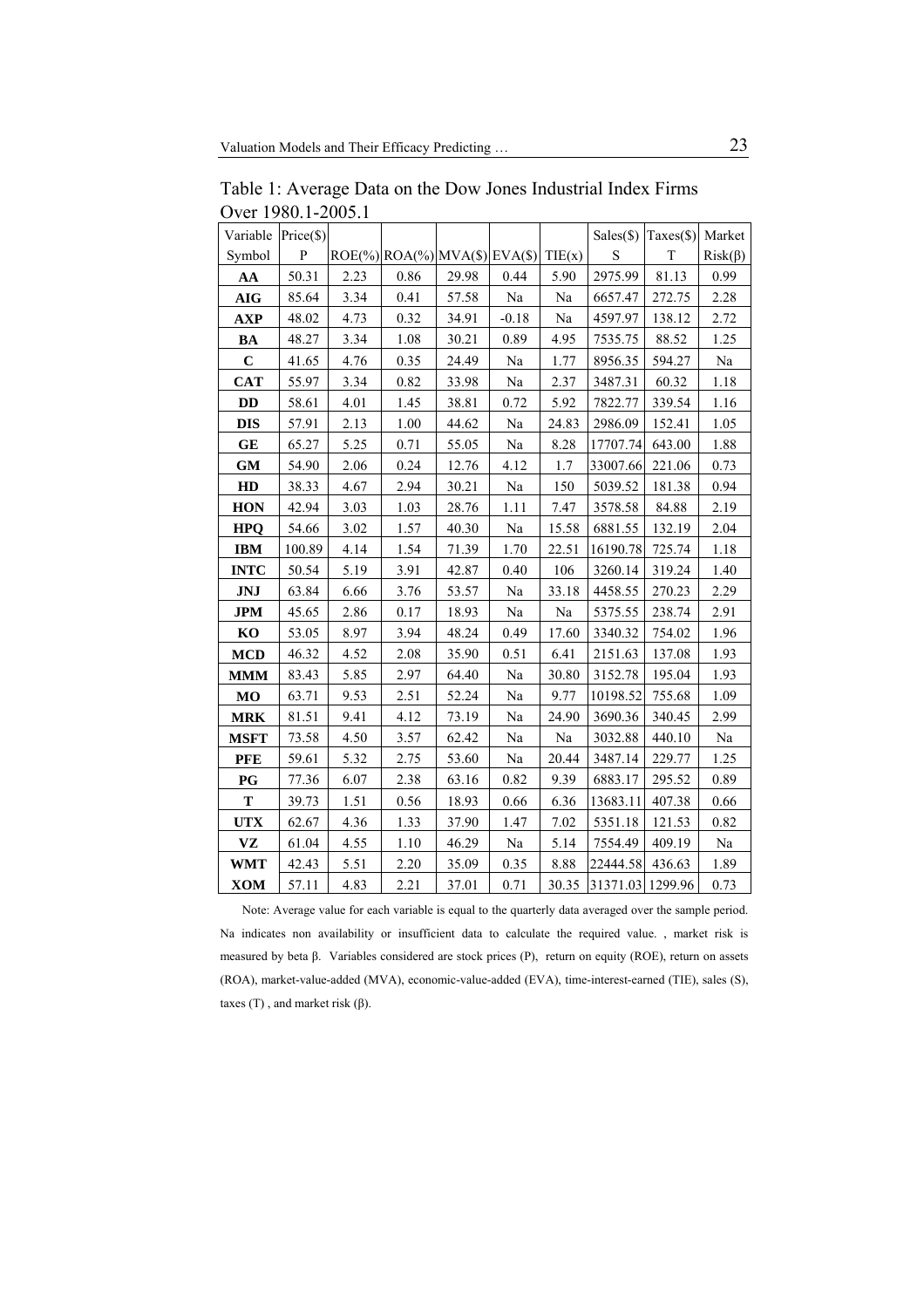Table 2 : Average Data on the Dow Jones Transportation Index Firms Over 1980.1-2005.1

| Variable    | $Price(\$))$ |            |            |         |         |        | $Sales(\$)$ | $Taxes(\$)$ | Market  |
|-------------|--------------|------------|------------|---------|---------|--------|-------------|-------------|---------|
| Symbol      | P            | $ROE(\% )$ | $ROA(\% )$ | MVA(S)  | EVA(S)  | TIE(x) | S           | T           | Risk(β) |
| <b>ALEX</b> | 30.16        | 3.39       | 1.50       | 13.18   | Na      | 5.83   | 209.01      | 8.74        | 1.41    |
| AMR         | 46.63        | $-0.34$    | $-0.70$    | 9.86    | 1.57    | 1.43   | 3152.31     | 16.36       | 0.72    |
| <b>BNI</b>  | 51.06        | 2.65       | 0.84       | 24.77   | 1.27    | 4.32   | 1689.00     | 77.88       | 1.71    |
| <b>CAL</b>  | 19.78        | $-36.79$   | $-0.33$    | 18.50   | 0.24    | 0.60   | 1468.27     | 10.30       | Na      |
| <b>CHRW</b> | 35.07        | 5.83       | 2.99       | 29.97   | Na      | Na     | 725.75      | 12.52       | Na      |
| <b>CNF</b>  | 30.66        | 1.66       | 0.51       | 13.19   | $-1.18$ | 8.43   | 858.59      | 10.71       | 2.28    |
| <b>CXS</b>  | 43.05        | 2.00       | 0.61       | 12.38   | 1.48    | 2.96   | 2020.86     | 44.97       | 1.19    |
| <b>EXPD</b> | 29.49        | 5.20       | 2.99       | 22.80   | Na      | 83.8   | 232.23      | 5.94        | Na      |
| <b>FDX</b>  | 56.20        | 2.85       | 1.15       | 32.09   | 1.02    | 7.31   | 2604.38     | 56.07       | 0.40    |
| <b>GMT</b>  | 37.78        | 2.21       | 0.38       | 10.72   | 2.63    | 1.50   | 262.43      | 7.31        | 1.33    |
| <b>JBHT</b> | 22.34        | 3.00       | 1.23       | 12.91   | Na      | 9.09   | 298.84      | 6.37        | Na      |
| <b>JBLU</b> | 32.32        | 2.35       | 0.63       | 25.15   | Na      | 3.3    | 176.23      | 8.28        | Na      |
| <b>LSTR</b> | 41.96        | 6.92       | 2.33       | 33.64   | Na      | 15.8   | 338.28      | 5.71        | Na      |
| <b>LUV</b>  | 25.36        | 2.95       | 1.39       | 18.14   | Na      | 5.63   | 641.50      | 28.47       | 1.57    |
| <b>NSC</b>  | 48.01        | 2.56       | 1.02       | 22.38   | Na      | 5.57   | 1145.31     | 68.25       | 1.22    |
| <b>OSG</b>  | 22.22        | 2.06       | 0.91       | $-0.90$ | Na      | 1.66   | 97.22       | 4.11        | 1.35    |
| $\bf{R}$    | 29.45        | 2.64       | 0.62       | 11.67   | 1.37    | 2.30   | 1046.24     | 17.37       | 0.95    |
| <b>UNP</b>  | 58.19        | 2.34       | 0.76       | 23.55   | 0.96    | 3.48   | 2101.98     | 71.04       | 0.86    |
| <b>UPS</b>  | 64.26        | 5.47       | 2.46       | 53.60   | Na      | 157.2  | 4574.42     | 198.50      | 2.55    |
| YRCW        | 27.27        | 1.92       | 0.70       | 8.95    | Na      | Na     | 617.60      | 6.57        | 0.28    |

Note: Average value for each variable is equal to the quarterly data averaged over the sample period. Na indicates non availability or insufficient data to calculate the required value. , market risk is measured by beta β. Variables considered are stock prices (P), return on equity (ROE), return on assets (ROA), market-value-added (MVA), economic-value-added (EVA), time-interest-earned (TIE), sales (S), taxes (T), and market risk (β)

Table 3: Average Data on the Dow Jones Utilities Index Firms Over 1980.1-2005.1

| Variable   | Price (\$) |            |            |        |         |        | $Sales(\$)$ | $Taxes(\$)$ | Market  |
|------------|------------|------------|------------|--------|---------|--------|-------------|-------------|---------|
| Symbol     | P          | $ROE(\% )$ | $ROA(\% )$ | MVA(S) | EVA(S)  | TIE(x) | S           | T           | Risk(β) |
| <b>AEP</b> | 30.66      | 2.79       | 0.69       | 8.12   | 0.10    | 6.01   | 2032.90     | 81.19       | 0.85    |
| <b>AES</b> | 30.77      | $-1.25$    | $-0.12$    | 25.31  | Na      | Na     | 879.72      | 32.80       |         |
| <b>CNP</b> | 27.95      | 1.90       | 0.45       | 9.20   | $-1.44$ | 2.41   | 1630.95     | 54.70       | 0.64    |
| D          | 40.31      | 2.73       | 0.75       | 11.63  | 0.48    | 2.52   | 1358.03     | 0.44        | 0.90    |
| <b>DUK</b> | 38.09      | 3.06       | 0.88       | 17.61  | 0.28    | 3.49   | 2544.18     | 0.49        | 0.79    |
| <b>ED</b>  | 34.45      | 3.15       | 1.21       | 8.10   | 0.47    | 4.39   | 1652.09     | 87.07       | 0.94    |
| <b>EIX</b> | 27.08      | 3.39       | 0.77       | 9.37   | 0.61    | 2.42   | 1885.50     | 99.68       | 1.79    |
| <b>EXC</b> | 28.33      | 3.41       | 0.86       | 9.87   | 0.52    | 2.44   | 1419.54     | 77.26       | 1.02    |
| FE         | 22.26      | 2.95       | 0.78       | 3.10   | 0.37    | 2.20   | 1009.44     | 53.70       | 1.06    |
| NI         | 21.27      | 2.52       | 0.63       | 5.69   | 0.16    | 2.61   | 727.09      | 26.37       | 0.30    |
| <b>PCG</b> | 23.58      | 2.76       | 0.74       | 5.05   | $-.07$  | 2.37   | 2710.21     | 147.84      | 0.69    |
| <b>PEG</b> | 30.74      | 3.32       | 0.90       | 8.86   | 0.46    | 2.73   | 1469.38     | 74.96       | 0.63    |
| SO.        | 24.40      | 3.57       | 1.00       | 8.89   | 0.48    | 2.82   | 2105.55     | 142.64      | 1.00    |
| <b>TXU</b> | 33.83      | 1.83       | 0.47       | 6.94   | $-1.68$ | 2.25   | 1738.32     | 53.61       | 0.39    |
| <b>WMB</b> | 30.14      | 1.17       | 0.24       | 16.36  | $-0.39$ | 1.79   | 1142.47     | 26.74       | 0.53    |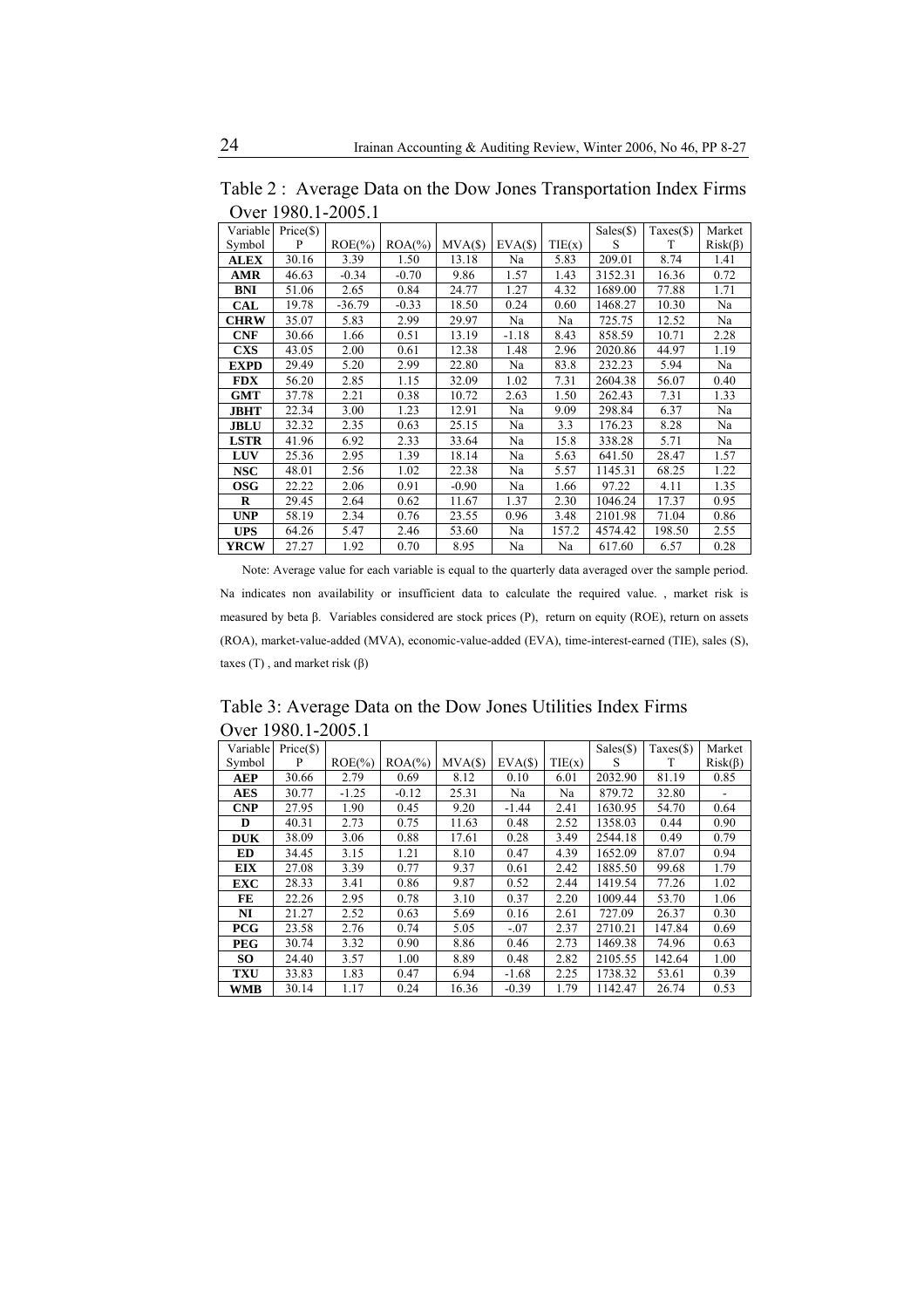Note: Average value for each variable is equal to the quarterly data averaged over the sample period. Na indicates non availability or insufficient data to calculate the required value. , market risk is measured by beta β. Variables considered are stock prices (P), return on equity (ROE), return on assets (ROA), market-value-added (MVA), economic-value-added (EVA), time-interest-earned (TIE), sales (S), taxes  $(T)$ , and market risk  $(\beta)$ 

| Transportation, Utility, and Composite Indexes Over 19801-2005.1 |               |            |            |            |            |       |       |         |                |
|------------------------------------------------------------------|---------------|------------|------------|------------|------------|-------|-------|---------|----------------|
| Variables Price                                                  |               | <b>ROE</b> | <b>ROA</b> | <b>MVA</b> | <b>EVA</b> | TIE   | Sales | Tax     | $\beta$ (beta) |
| <b>DJ30</b>                                                      |               |            |            |            |            |       |       |         |                |
| Correlation                                                      |               | 1.00       | 0.29       |            | 0.24       | 0.85  | 0.28  | $-0.13$ |                |
| 0.01                                                             | 0.19          | 0.08       |            |            |            |       |       |         |                |
| Mean                                                             | 58.83         | 4.65       |            | 1.89       | 42.55      | 0.95  | 21.82 | 8562    |                |
|                                                                  | 345.52        | 1.57       |            |            |            |       |       |         |                |
| <b>SD</b>                                                        | 15.15         | 2.01       |            | 1.24       | 15.67      | 0.99  | 33.27 | 8046    |                |
|                                                                  | 273.85        | 0.69       |            |            |            |       |       |         |                |
| <b>CV</b>                                                        | 0.257<br>0.44 | 0.43       |            | 0.65       | 0.37       | 1.04  | 1.53  | 0.94    | 0.79           |
| DJ20                                                             |               |            |            |            |            |       |       |         |                |
| Correlation                                                      |               | 1          |            | 0.33       |            | 0.11  | 0.64  | 0.33    | 0.37           |
|                                                                  | 0.76          | 0.78       | 0.32       |            |            |       |       |         |                |
| Mean                                                             | 37.56         | 1.04       |            | 1.09       | 19.82      | 1.04  | 17.78 | 1213.02 |                |
|                                                                  | 33.273        | 1.121      |            |            |            |       |       |         |                |
| SD                                                               | 13.00         | 9.05       |            | 0.97       | 11.83      | 1.05  | 39.59 | 1183.24 |                |
|                                                                  | 46.06         | 0.84       |            |            |            |       |       |         |                |
| <b>CV</b>                                                        | 0.346<br>0.75 | 8.67       |            | 0.88       | 0.59       | 1.00  | 2.23  | 0.97    | 1.38           |
| DJ15                                                             |               |            |            |            |            |       |       |         |                |
| Correlation                                                      |               | 1          |            | 0.09       |            | 0.03  | 0.46  | 0.05    | 0.26           |
|                                                                  | 0.16          | 0.52       | 0.04       |            |            |       |       |         |                |
| Mean                                                             | 29.59         | 2.48       |            | 0.68       | 10.27      | 0.025 | 2.889 | 1629.35 |                |
|                                                                  | 63.69         | 0.823      |            |            |            |       |       |         |                |
| <b>SD</b>                                                        | 5.538         | 1.23       |            | 0.32       | 5.638      | 0.724 | 1.095 | 573.96  |                |
|                                                                  | 44.53         | 0.363      |            |            |            |       |       |         |                |
| CV                                                               | 0.187         | 0.49       |            | 0.47       | 0.55       | 28.96 | 0.38  | 0.35    | 0.69           |
|                                                                  | 0.44          |            |            |            |            |       |       |         |                |
| DJ65                                                             |               |            |            |            |            |       |       |         |                |
| Correlation                                                      |               | 1          |            | 0.33       |            | 0.42  | 0.89  | 0.43    | 0.19           |
|                                                                  | 0.40          | 0.54       | 0.40       |            |            |       |       |         |                |
| Mean                                                             | 45.53         | 3.04       |            | 1.32       | 28.11      | 0.62  | 16.00 | 4698.87 |                |
|                                                                  | 184.47        | 1.303      |            |            |            |       |       |         |                |
| <b>SD</b>                                                        | 17.98         | 5.39       |            | 1.10       | 18.80      | 1.00  | 31.81 | 6544.98 |                |
|                                                                  | 240.31        | 0.676      |            |            |            |       |       |         |                |
| <b>CV</b>                                                        | 0.385<br>0.52 | 1.77       |            | 0.83       | 0.67       | 1.61  | 1.99  | 1.39    | 1.30           |

Table 4: Descriptive Statistics on Dow Jones Industrial,

Note: Price is the average price of all DJ30, 20, 15, and 65 third quarter stock prices, ROE is return on equity, ROA is return on assets, MVA and EVA are market and economic value-added, TIE is time-interest-earned ratio, Tax is the average tax paid, and β represents the market risk.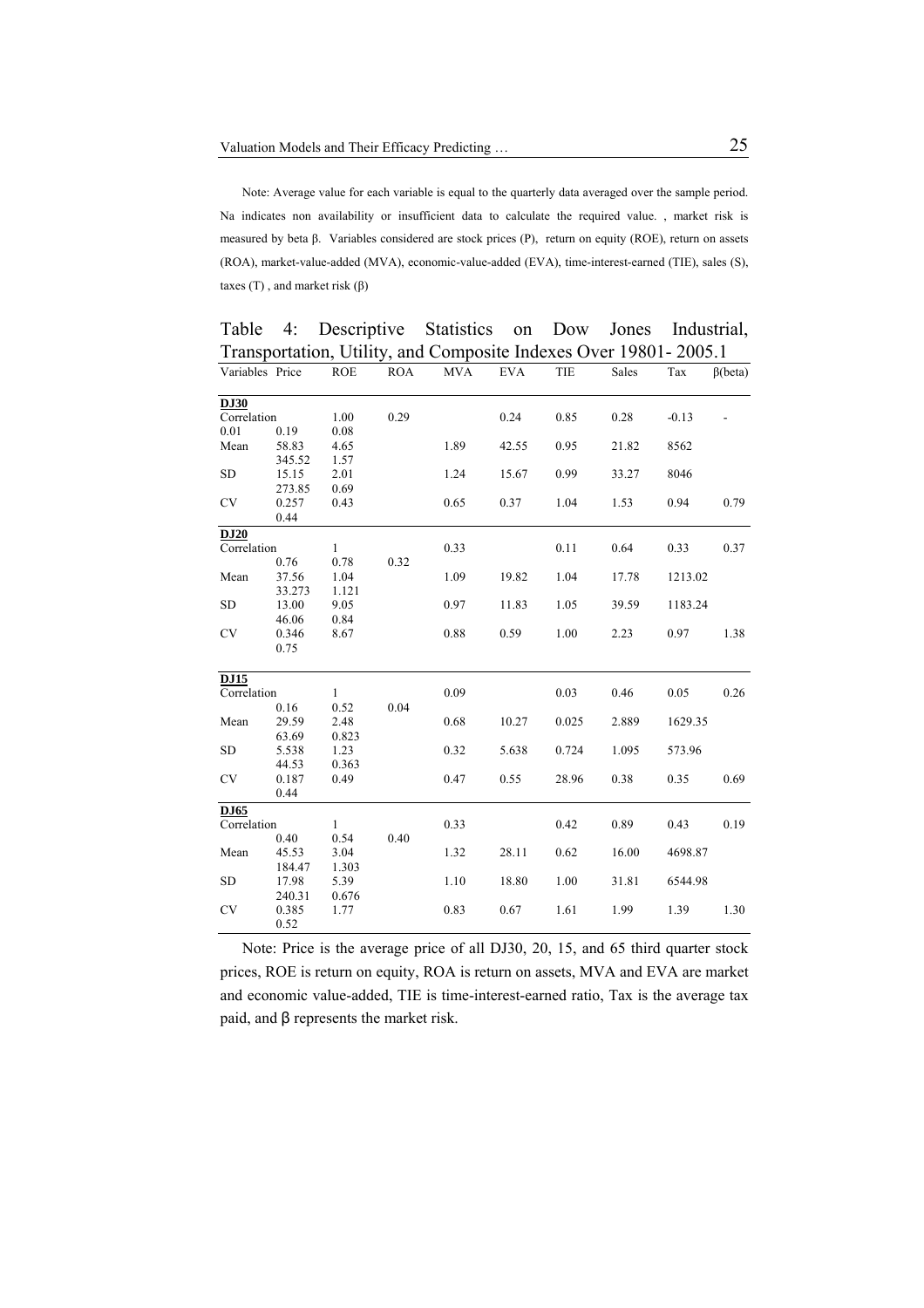#### Table 5

Regression Results on the DJ65 Showing the Stakeholder Satisfaction from Firm Performances. The Dependent Variable is "Stock Price." The Independent Variables Are ROE, ROA, MVE, and EVA.

$$
P = a_0 + a_1 X_i + \varepsilon
$$

#### **Independent Variables**

| <b>Regression No</b> |         |        | Intercept         | <b>ROE</b>        | <b>ROA</b> | <b>MVA</b> |  |
|----------------------|---------|--------|-------------------|-------------------|------------|------------|--|
|                      |         |        | EVA               | $R^2$             |            |            |  |
| (1)                  |         |        | 29.83019 4.303025 |                   |            | 0.223      |  |
|                      |         |        | (7.13)            | (4.26)            |            |            |  |
| 0.179                | (2)     |        |                   | 36.39644 6.900855 |            |            |  |
|                      |         |        | (11.39)           |                   | (3.71)     |            |  |
| 0.799                | (3)     |        | 21.51274          |                   |            |            |  |
|                      |         |        | (11.80)           |                   |            | (15.82)    |  |
| 0.181                | (4)     |        |                   |                   |            | 7.014106   |  |
|                      | (13.09) | (2.82) |                   |                   |            |            |  |

Note: Note: Price is the average of the third quarter stock prices of each firm in DJ30, DJ20, and DJ15 aggregated to form DJ65. ROE is return on equity, ROA is return on total assets, MVA is the market-value-added, and EVA is the economic value added.